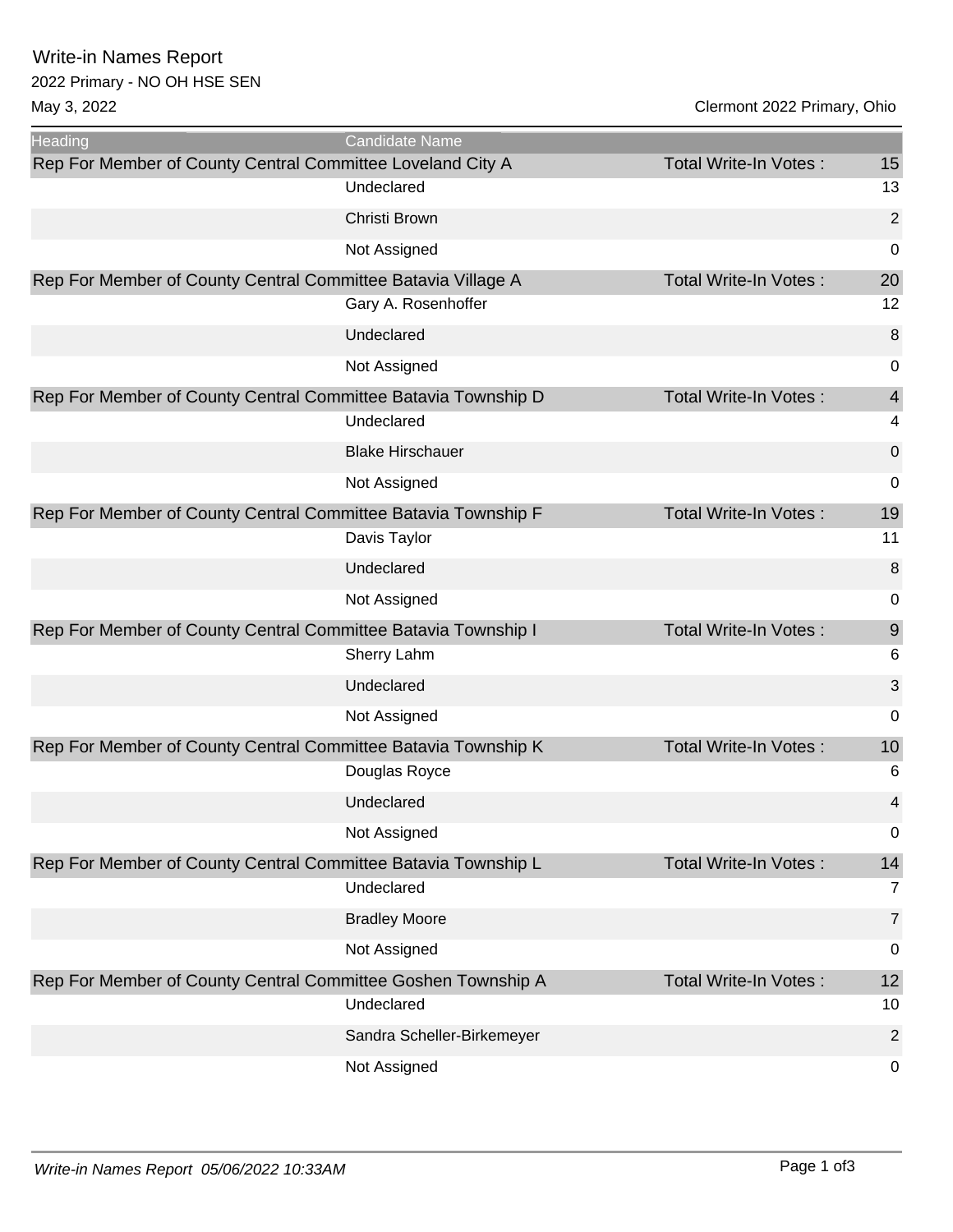Write-in Names Report

## 2022 Primary - NO OH HSE SEN

May 3, 2022 Clermont 2022 Primary, Ohio

| <b>Heading</b>                                                | Candidate Name       |                              |                 |
|---------------------------------------------------------------|----------------------|------------------------------|-----------------|
| Rep For Member of County Central Committee Goshen Township F  |                      | <b>Total Write-In Votes:</b> | $6\phantom{1}6$ |
|                                                               | Undeclared           |                              | 4               |
|                                                               | Jeff W. Scheadler    |                              | $\overline{2}$  |
|                                                               | Not Assigned         |                              | 0               |
| Rep For Member of County Central Committee Miami Township G1G |                      | <b>Total Write-In Votes:</b> | 11              |
|                                                               | Undeclared           |                              | 6               |
|                                                               | <b>Bob Manning</b>   |                              | 5               |
|                                                               | Not Assigned         |                              | 0               |
| Rep For Member of County Central Committee Pierce Township J  |                      | Total Write-In Votes:        | 23              |
|                                                               | Undeclared           |                              | 13              |
|                                                               | <b>Nick Kelly</b>    |                              | 10              |
|                                                               | Not Assigned         |                              | 0               |
| Rep For Member of County Central Committee Union Township H   |                      | Total Write-In Votes:        | 11              |
|                                                               | Undeclared           |                              | 8               |
|                                                               | Kyle Kirker          |                              | 3               |
|                                                               | Not Assigned         |                              | 0               |
| Rep For Member of County Central Committee Union Township K   |                      | <b>Total Write-In Votes:</b> | $\overline{4}$  |
|                                                               | Undeclared           |                              | 3               |
|                                                               | <b>Sherrie Blair</b> |                              | 1               |
|                                                               | Not Assigned         |                              | 0               |
| Rep For Member of County Central Committee Union Township U   |                      | <b>Total Write-In Votes:</b> | 11              |
|                                                               | Undeclared           |                              | 7               |
|                                                               | <b>April Torres</b>  |                              | 4               |
|                                                               | Not Assigned         |                              | $\mathbf 0$     |
| Rep For Member of County Central Committee Union Township W   |                      | Total Write-In Votes:        | 13              |
|                                                               | Matthew B. Beamer    |                              | 8               |
|                                                               | Undeclared           |                              | 5               |
|                                                               | Not Assigned         |                              | 0               |
| Rep For Member of County Central Committee Union Township B1B |                      | <b>Total Write-In Votes:</b> | 18              |
|                                                               | Undeclared           |                              | 15              |
|                                                               | Jean Hirschauer      |                              | 3               |
|                                                               | Michael H. Handley   |                              | 0               |
|                                                               | Not Assigned         |                              | 0               |